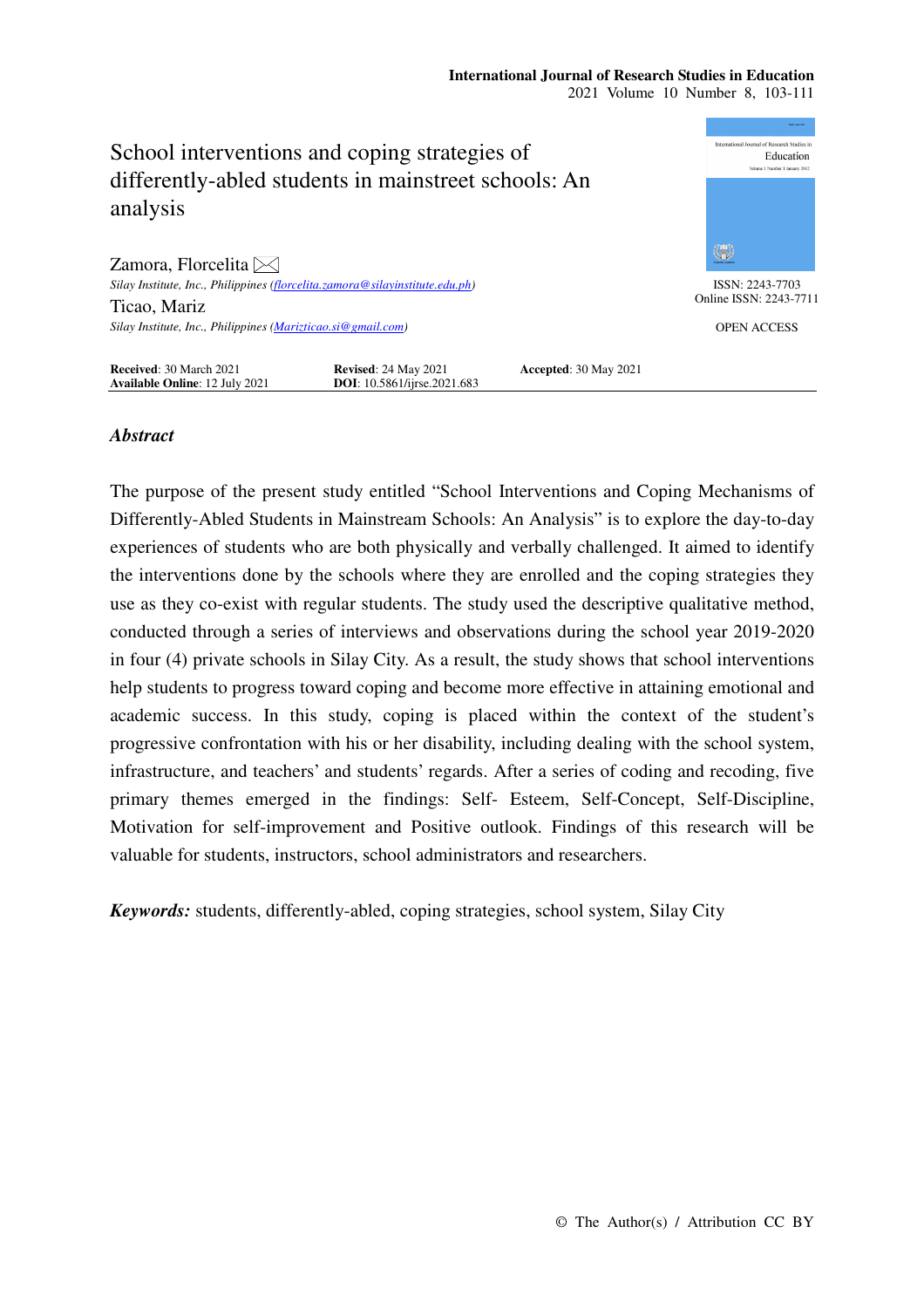# **School interventions and coping strategies of differently-abled students in mainstreet schools: An analysis**

## **1. Introduction**

A school is a place and a system where education takes place, regardless of the classification of students. Schools are classified into different categories like public, private, sectarian, non-sectarian, and the likes. There are also schools for children with special needs. However, children who are considered differently-abled are free to attend the regular schools, herein referred to as mainstream schools. Furthermore, many educators in mainstream schools do not have training on how to supervise students with special needs. Combining differently-abled students in mainstream schools is significant because it provides them a spirit of fitting in and they get to socialize with their peers and learn on an equal footing. More importantly, it grants them satisfaction because they do not feel alienated from the community (Kaplan, 2011).

Differently-Abled Students are those students with either physical disability or impairments that made them different from the other students in the class. These differently-abled students are entitled to the realization of all human rights specifically linked to their "freedom from any distinction, exclusion, reclusion or preference based their status, which has the purpose of or effect of impairing the human rights and individual freedom"; and "freedom from discrimination in access to housing, education, social services, health care or employment" (PDHPE, 2020).

Coping mechanisms are the strategies people often use in the face of stress and/or trauma to help manage painful or difficult emotions. Coping mechanisms can help people adjust to stressful events while helping them maintain their emotional well-being. (Cramer, 2015). These mechanisms serve as a means for the students to meet the difficulty that society brought. It is also one of their various alternatives to accept, improve, and bring out the best in them.

## *1.1 Background of the study*

The right to equal education is not only observed in the Philippines but also in other countries like Scotland, Great Britain and the United States of America. The GIRFEC Getting it Right for Every Child project of Scotland seeks to meet the needs of all the children. The project aims to help the children, regardless of who they are, to grow up feeling loved, safe, and respected, in order for them to realize their own potential. Most children get all the help they can have from their family members and circles of friends but, in reality, the help of the community in the form of teachers, doctors, and nurses are also needed. GIRFEC makes sure that the children can get all these support at the right time from the right people (Girfec, 2012).

Great Britain, for its part, relies on the framework provided in "The Mental Capacity Act of Great Britain"to protect vulnerable people, including those with physical disabilities. (Mental capability Act of nice United Kingdom, 2010). The US Congress states: *"Disability is a natural part of the human experience and in no way diminishes the right of individuals to participate in or contribute to society. Improving educational results for children with disabilities is an essential element of our national policy of ensuring equality of opportunity, full participation, independent living, and economic self-sufficiency for individuals with disabilities." Hence, the Individuals with Disabilities Education Act (IDEA)* provides a free appropriate public education to eligible children with disabilities throughout the nation and ensures special education and related services to those children (https://sites.ed.gov/idea, 2010).

The study of Braithwaite and Eckstein (2011) focused on the instrumental support interactions from the perspective of the disabled and how physical assistance is communicatively managed with strangers and newer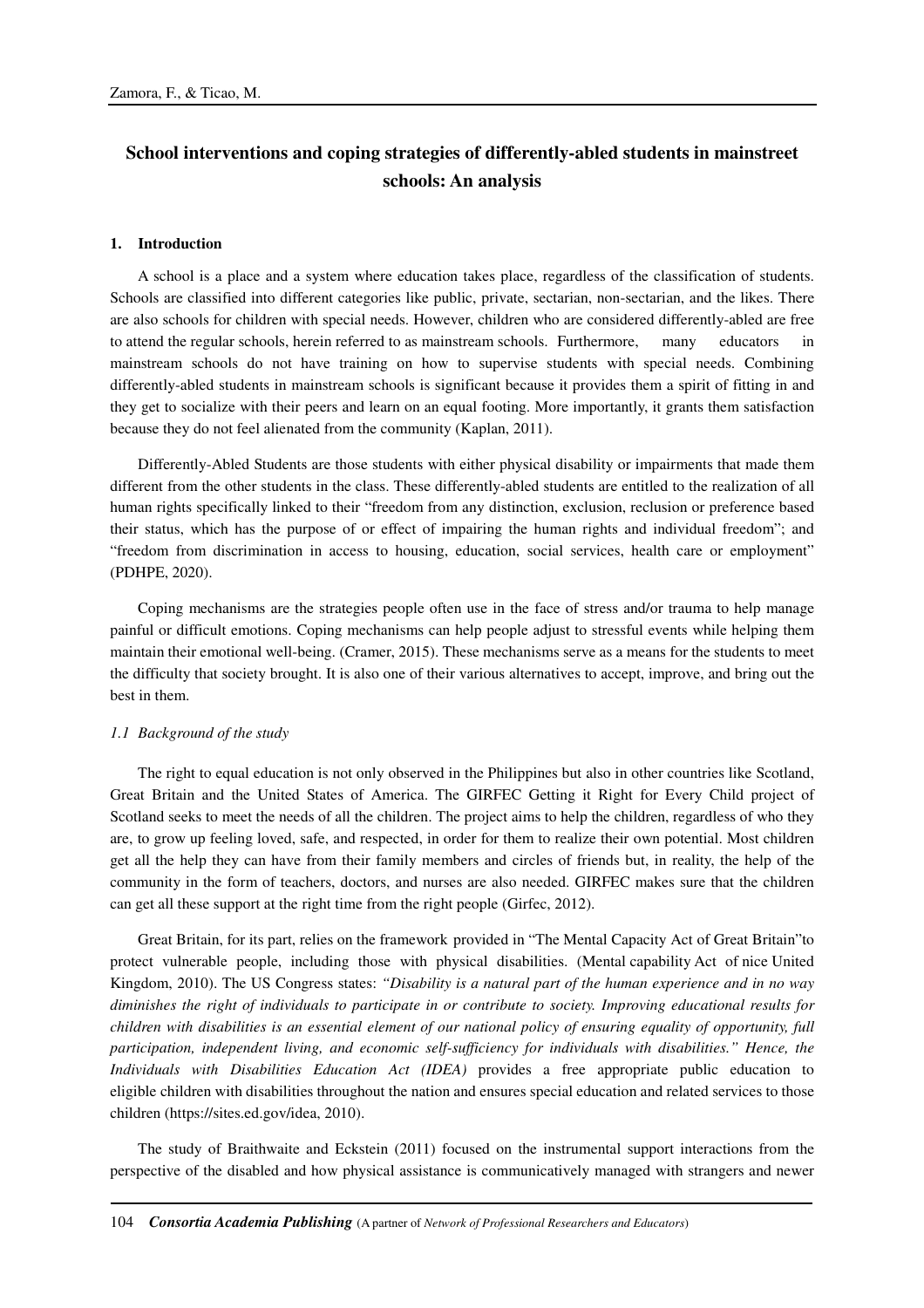acquaintances. Their findings revealed that differently abled persons need social support and assistance whether it was initiated by them or by nondisabled person and how help was communicated and managed with nondisabled others.

In 2008, Phelan et al. conducted a study on the type of characteristics that are the primary models of prejudice (race) and stigma (deviant behavior and identities and disease and disabilities). The study produced a typology of three functions of stigma and prejudice: keeping people down; keeping people in and keeping people away. This also led to their understanding of stigma and prejudices and the ability to reduce them. Differently-abled students who study in regular schools also experience these prejudices. In 2016, Capana et al. (2016) conducted an undergraduate study, measuring the coping abilities of disabled students in Silay City. As an offshoot of that study, the researcher conducted a qualitative analysis on the lived experiences of the differently-abled students who are enrolled in the regular school or mainstream schools and tried to find out the coping mechanisms of these students and the interventions done by the school to facilitate their studies.

## *1.2 Objectives of the study*

 The main objective of this study is to seek out the interventions done by the regular colleges to assist the differently-abled students in their list, at the side of the ways that these differently-abled students use to cope in their studies. It additionally aims to work out the varsity behavior, difficulties, and header mechanisms of the respondents; perceive their learning capabilities and check their tutorial performance; classify interventions done by colleges, and construct themes from respondents' responses to inquiries.

## **2. Materials and Methods**

The study used the descriptive qualitative method of research conducted on differently-abled students enrolled in the four (4) private schools in Silay City, Negros Occidental, Philippines. 12 conversation partners enrolled in the basic education department of the four (4) schools who have a physical disability, aural impairment, visual impairment, and speech impairment participated in the data collection conducted through triangulation: In-depth interview (IDI); Focus Group Discussion (FGD); and Observation. The research procedure began with asking permission from the gatekeepers of the school – the Principals, to the proper conduct of the interviews and the observation method. The interview guide was subjected for validation and the consent of the respondents in the recording of the interviews was sought for ethical considerations. The observation was done to validate certain behavior and phenomena. After the in depth-interviews and focus group discussions, the outputs (recordings) were transcribed and cleaned, coded then recorded before the construct of themes. The themes were then analyzed for the translational implications that would give meaning to another field of knowledge.

## **3. Results and Discussion**

A survey before the study was conducted to determine the categories of respondents and the following were generated:

- **Paraplegic: are those who have physical disabilities, impaired limbs (lower and upper); on wheelchairs**
- $\triangleright$  Visually impaired: those who are partially blind; cross-eyed; with glaucoma or other eye illnesses
- $\triangleright$  Aurally impaired: those who are deaf but not mute; using hearing aids
- $\triangleright$  Speech Impaired: those who are lisping; stuttering; any other speech defects.

## *3.1 Conversation Partners*

To understand the demographic make-up of the conversation partners, five (5) of the 12 cases were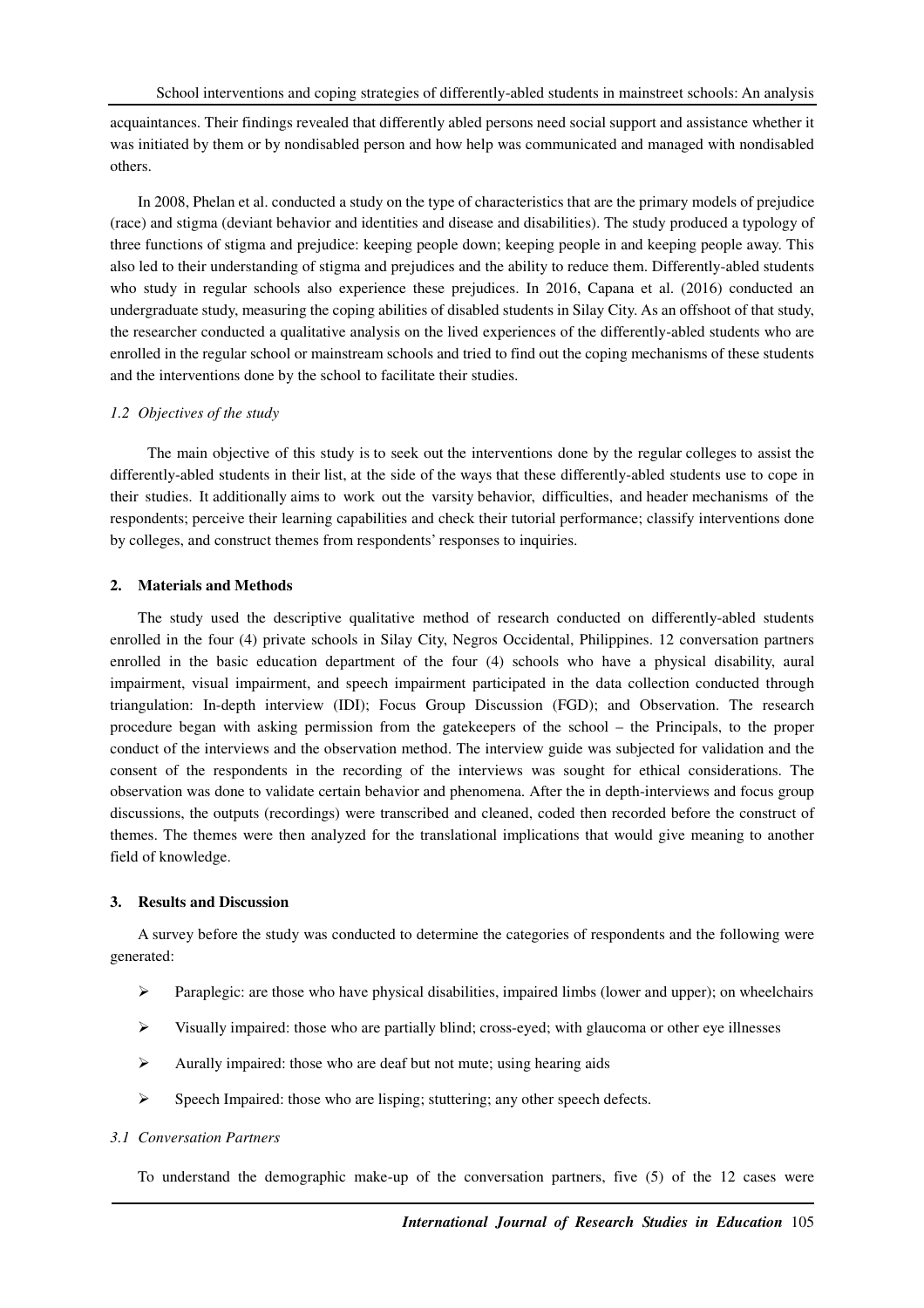described in this portion. All the other cases who were not mentioned have slight disabilities which are mostly on the academic side. They belong to the slow learners who have problems in either communication or listening are still classified as differently-abled. To protect the identity of the conversation partners (CP), and to adhere to the privacy law, the CP's are labeled as Students A to L.

The first CP, Student A, is a 17-year-old Grade 11 student who lives at the House of Friendship. Her left eye is blind and her left hand is short. Although blind to the left, she has a strong kin of recognition and is very good at Arts. **Student B** is 19 years old Grade 12 student who also lives at the House of Friendship. His right foot was amputated and he walks with a crutch. He is into swimming and won the Regional Swimming Competition for Paraplegics. Student C sits in a wheelchair. Students D, E, and F are all Senior High School students who are living with their parents and have communication difficulties. **Student H** is also 19 and enrolled in Grade 11. She has no lower limbs from the knee down. She doesn't use the wheelchair but prefers to walk with her knees. She has a strong fighting spirit and she loves joining school contests. **Student I i**s a 15-year-old Grade 9 student. She is deaf and she wears hearing aids. According to her, her dilemma is in understanding her teachers because her hearing aids often malfunction. She also stutters. Students J and K are slow learners. **Student L** is 17 and he has palsy. He lives with his parents in their small hut. He believes he is normal.

*Coding -* From the responses of the participants, certain codes were derived which were later grouped into themes. Generated codes are as follows;

For question 1, this was the question delivered to the respondents, How do you feel when you are inside the classroom?. The individual responses were: Student A replied using a soft voice, "We are at the lower part" (*Ara kami sa dalum)* **(Code A).** Student B was shy to answer the first question but later on, she responded, "Seems like I'm always the one they laugh at" (*Daw ako lang pirmi ang ginakadlawan*) **(Code B).** For Student H, she explained, "People like us are pitiful, always being laughed at." (*Kawawa po mga tulad naming laging pinagtatawan*) (Code B) While Student I claimed, "Sometimes, I want to cry coz it seems like we are different from them." (*Kis-a daw mahibi ko kay daw iban kami sa ila*) **(Code C)** and based on the expression showed by student L. She answered the question with a strong aura and stated that "I Don't Mind them at all" *(Wala ko sila ginasapak ya* ) **(Code D).**

A Follow-up question occurs during the conversation, and it stated "How do your teacher react to your classmates' treatment of you? Student C replied, "Sir reprimands them" *(Ginaakigan sila ni Sir*) **(Code E).** While the response of student B was "Ma'am said not to pay attention to them because what is important is that we go to school" *(hambal ni Maam, indi lang sila pagsapakon kay ang importante, nagaeskwela kami* ) **(Code F)** and for student H, she replied to the question with conviction, " Our teacher said we should not feel that we are lower than them. She said we are equal". **(Code F).** 

Sub-themes constructed based on the responses are:

 $Code A = Lower Class$  $Code B = Language$ Code  $C =$  Different from other  $Code D = Nonchalant$  $Code E = Supportive Teacher$  $Code F = Teacher Motivates$ 

For question 2, the respondents were asked how do they compare their abilities to their classmates. These are the individual responses expressed by the respondents. During the interview, Student C was very attentive but couldn't answer the question directly but later on, after composing some thoughts, she answered, "Even if I cannot stand, I can do PE." *(Bisan indi ko ka tindog, kaya ko mag PE.)* **(Code G)** Student A also answered that "I am stronger than them" (*Mas bakod pa ko sa ila)* **(Code H)** On the other hand, because of nervousness felt by Student B he didn't have the full attention to listen before the interview began but after given some time when he was asked, he replied, "I'm a champion swimmer. I got a medal in the paraplegic swimming competition"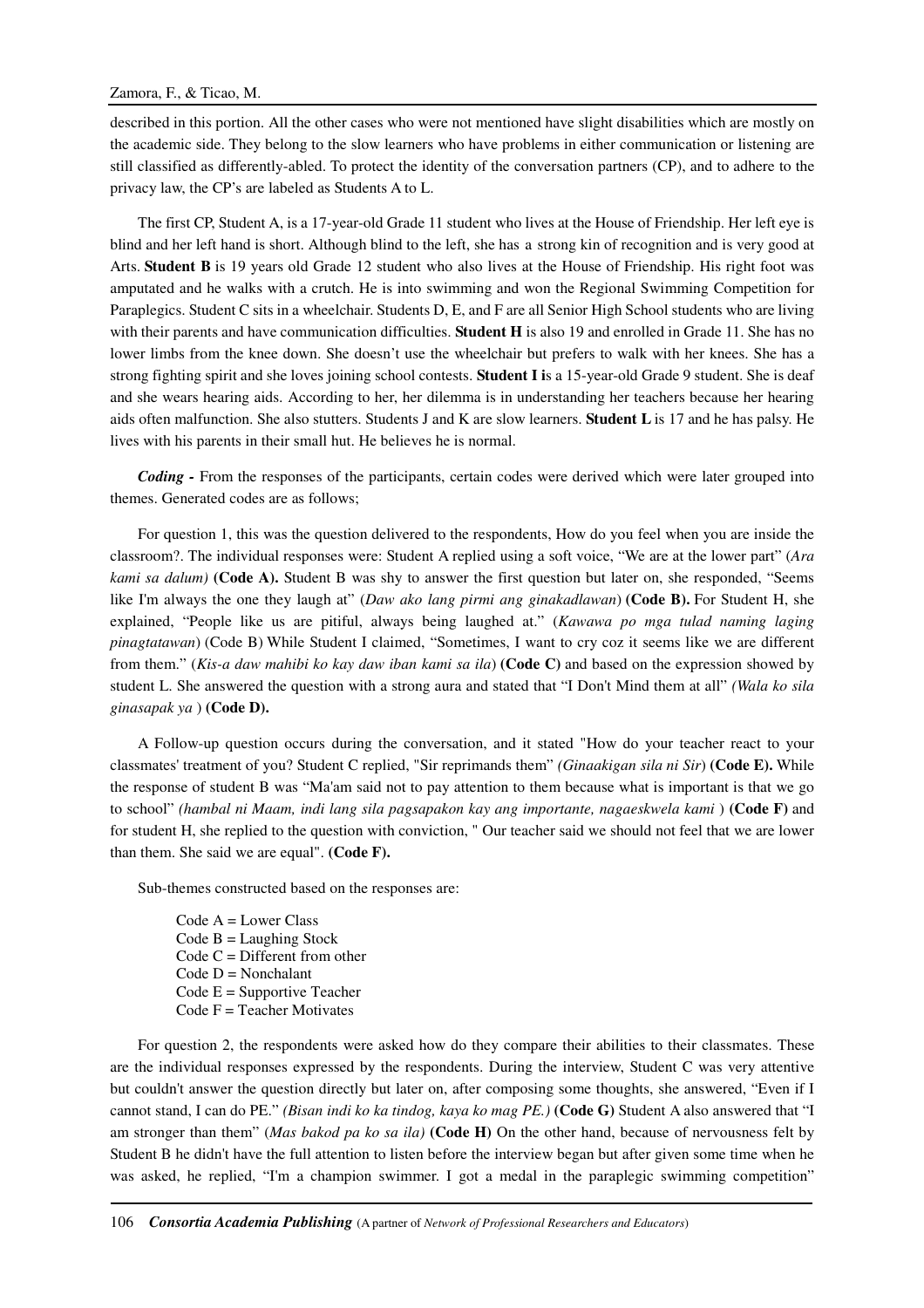(*Champion swimmer ko bala, Nakakakuha po ako ng medal sa paraplegic swimming competition)* **(Code I)** and as the interview being progressed, the researcher noticed that the student kept on rolling her eyes, and can't look directly to the interviewer but at the end, Student H replied, "I'm with honors, Ma'am. I'm doing good, even if I'm on wheelchair"(*With honors ko, Maam" "I'm doing good po even if I'm on my wheelchair)* **(Code J)**

Sub-themes constructed based on the responses are:

Code  $G =$  Able though disable  $Code H = Strong$  and able Code  $I =$  Achiever  $Code J = Academy$  competent

For question 3, this was the question delivered to the respondents ``How do you train yourself to be good in the class?. As the interview was being conducted, the researcher noticed that at first, Student A was shy to answer the question given to her, and kept on looking down, but when she was asked, she replied, "I discipline myself so I can graduate'' (g*inadisiplina ko ang akon kaugalingon para makagraduate ko .)* **(Code K)** and before Student H declared her answer, she kept on smiling and answered the question with a strong conviction, stated, "Our goodness depends on us. If we have self-discipline and if we want to learn" *(nasa atin naman po ang ikagagaling natin, kung may disiplina tayo sa sarili at kung gusto natin matuto)* **(Code K)** For Student B, he answered, "If we want, we can. We just need to focus on our studies and do the right thing for ourselves" *(kung gusto natun, kaya ta man ah. Tadlungon ta ang pag eskwela, kag himuon ang intsakto para sa aton kaugalingon)*  **(Code L)**. Student L response was, "Let's not mind what others say about us. Even if we are disabled, while we are in school, let us be kind" *(indi ta lang pagsapakon ang ginahambal sang iban . Bisan disabled ta, samtang ara ta sa school, pakabuot lang kag magtuon)* **(Code L)** while Student D answered, "We still have Sir and Ma'am to help us." *(ara man kanday Sir kag Ma'am nga nagabulig sa amon)* **(Code E).** 

Sub-themes created based on the responses are:

Code  $K =$  Strong will and self-discipline  $Code L = Focus$ Code  $E =$  Supportive teacher

For question 4, they were questioned about their perception of their school and the latter were their replies. Before the researcher proceeded to the question, the interviewer noticed that Student A was comfortable enough and seemed ready to answer the question. She said that **"**The school is the one that forms us." *(ang eskwelahan ang gaporma sa aton kinabuhi)* **(Code M)** During the interview, Student B was very sure and honest with his answer. He kept on smiling at the interviewer and his perception was, "If I am here in school, I can think properly. Like, I can think of a better future for the family." (*kung ari ko sa school, makapaminsar ko sang intsakto. Ara balang ginapanumdom ko ang manami nga buwas damlag para sa pamilya ko.)* **(Code N)** During the interview, the researcher noticed that Student H felt nervous and shy. There are times that she was distracted by some other things. Student H answered, **"**It's easy to study because my teachers and classmates are kind." *(tawhay mag eskwela kay kabuot sang classmates kag teachers ko.)* **(Code E)** Student L responded,**"**It's as if I'm just at home." *(daw ara lang ko sa balay.)* (**Code O)** For student C, she replied,**"**Sir is my inspiration. It's like he's my father. He tells me to do better." *(Si sir ang akon inspirasyon. Daw sya man ang amay ko. gina hambalan ko ni sir nga mas namion ko pagid kuno)* **(Code P)** while student D answered , **"**Maam says I am very good, but I still have to improve my grades because I can do it."**(Code N)** *(si mam gahambal man nga ka very good sakon pero improve ko pa gid kuno ang grado ko kay kaya ko man.)*

Sub-themes created based on the responses are:

Code M = Reformatory  $Code N = Motivates$ Code  $E =$  Supportive teacher Code O = Second Home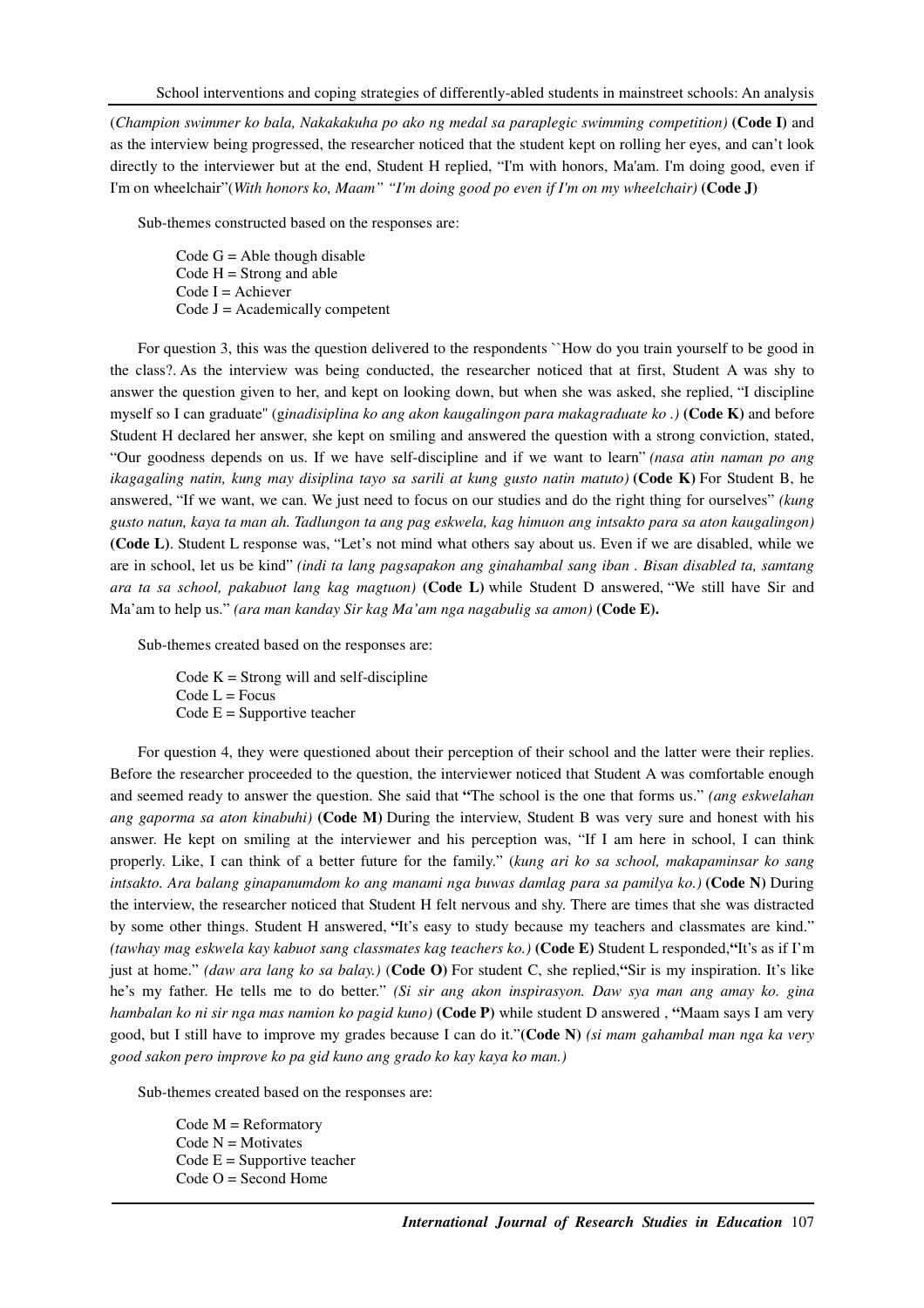Code  $P = T$  eachers are second parents

For question 5, they were asked if how they see their life in school in general and these are their answers. During the last question, the interviewer observed that Student A looks gloomy and not in a mood to talk but the researcher encouraged her to share his thoughts and feelings. she said that **"**Feels good. I can hear my name being called on stage".*(Nami man. Ginatawag na ang ngalan ko sa stage.)* **(Code S**) and for student B with the same code as Student A. He was confident in answering the last question then replied, **"**Even if it's hard, we have a future to foresee. Fight." *(Biskan budlay, may ara man ta ginaforesee nga future. Laban lang ah.)* **(Code R).** For student D, she talks nicely and answered, **"**School gives good life. Don't worry. Ma'am and Sir are there." *(gahatag sang good life ang school, basta indi lang ta magkabalaka. Ara man kanday ma'am kag sir.)* **(Code Q)** while student H answered, **"**Just positive. Not because we are disabled, we are already trash. We still have our place. We still have used." *(Positive lang. Indi porke disabled kami, basura na kami. May ara man kaming opisyo. May ara man kaming silbi.)* **(Code S)** Another response was from Student L, he stated, **"**We may not feel it yet, but the future is good if you go to school. Just be positive." *(Guro, indi pa lang natun kabatyag subong pero, nami ang buwas kun gaeskwela ta ah. Basta, positive lang ta.)* **(Code R)** 

Sub-themes created based on the responses are:

Code Q = Teachers are second Parent Code  $R =$  Better Future  $Code S = Positive Vibe$ 

## **Table 1**

*Themes and sub-themes constructed* 

| Code | Sub Themes                      | <b>Themes Constructed</b>  |
|------|---------------------------------|----------------------------|
| A    | Lower class                     |                            |
| B    | Laughing Stock                  | Self Esteem                |
| C    | Different from others           |                            |
| D    | <b>Nonchalant</b>               |                            |
| E    | Teacher is an ally              | Support from teachers      |
| F    | Teacher motivates               | Motivation for improvement |
| G    | Able though disabled            |                            |
| H    | Strong and able                 |                            |
| I    | Achiever                        | $Self - worth$             |
| J    | Academically competent          |                            |
| K    | Strong will and self-discipline |                            |
|      | Focused                         | Self-discipline            |
| M    | Teacher reliant                 | Support from teachers      |
| N    | Reformatory                     | Motivation for improvement |
| O    | Motivator                       |                            |
| P    | Second Home                     | Support from teachers      |
| Q    | Teachers are second Parents     | Support from teachers      |
| R    | <b>Better Future</b>            | Positive outlook in life   |
| S    | <b>Positive Vibes</b>           |                            |

The responses of the conversation partners were analyzed and coded. The appointed codes for every of the responses were classified into sub-themes that were later reconstructed into major themes as shown within the following presentation. The following sub-themes were generated from the responses of the respondents.

*Lower category -* Differently-abled students manage to understand that they slot in that class due to what the community permits them to feel. Commonly, the term class describes people operating simply crammed positions. These positions usually have very little status or economic compensation and don't need staff to possess a high school education. Lower-class households area unit at the best risk of falling below the poverty level if employment holder suddenly becomes idle.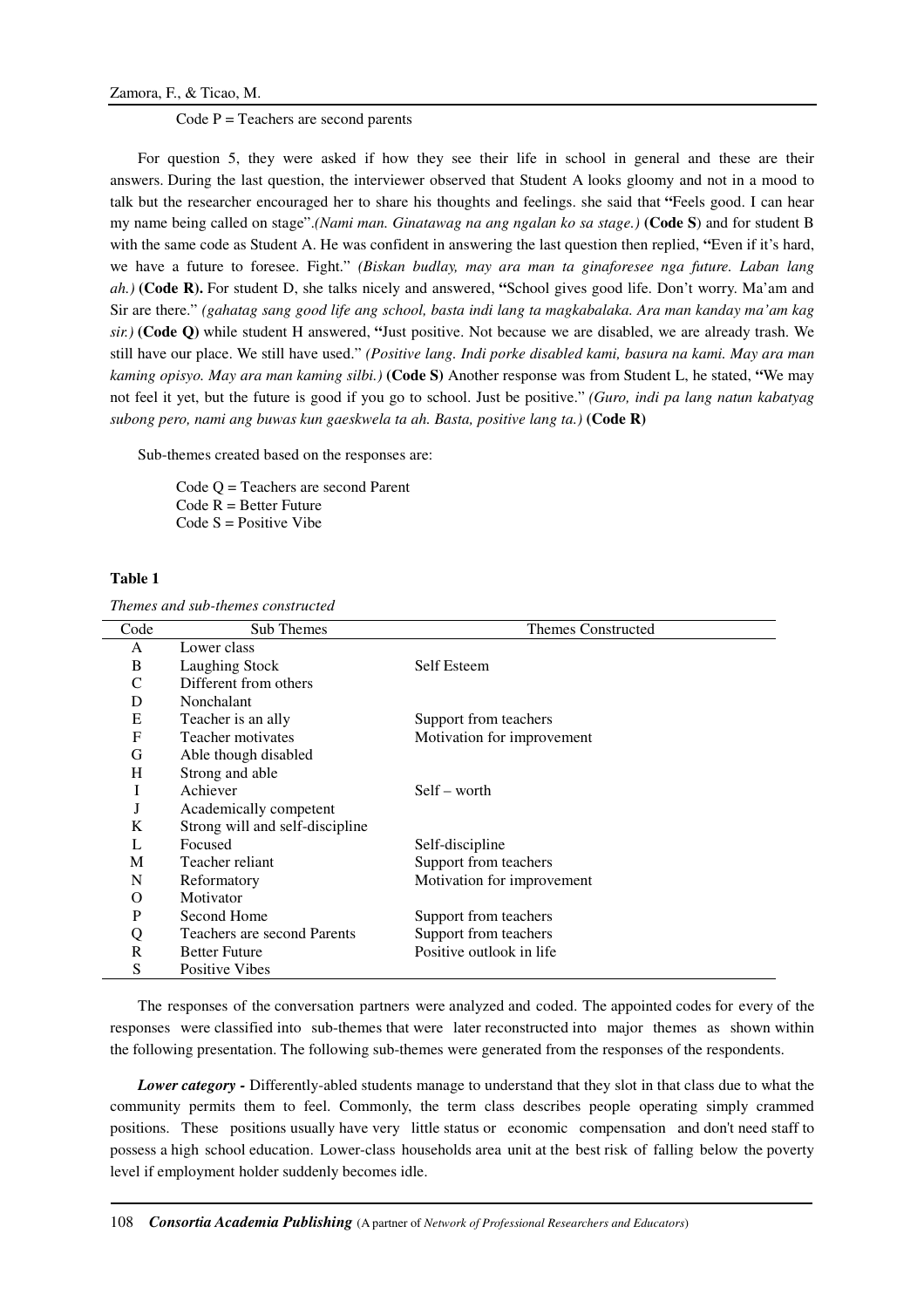*Laughing Stock - Due to their corporal abilities, those students acquired certain emotions where they feel* that they are being laughed at.

*Different from others* - Students' approach toward the differently-abled appeared to believe that they don't belong in a community where they lived in.

*Nonchalant* - Notwithstanding the practice, certain students are attempting their fittest to be calmed and not to be bothered concerning the things thrown at them. The teacher that becomes an ally, that motivates, that became the second home and parents, made these students feel cherished and defended. Teachers who understand how to display their kindness for their students manage to have driven and strong-willed students. Able though disabled, strong and able, achiever, and academically competent. These are the positive attributes owned by these differently-abled students that despite their corporal qualities they continue to be contented and grateful.

*A strong will and self-discipline and focused* - By continuing the way they lived, these students manifested themselves to be extra disciplined and concentrated.

*Better future and positive vibes* - Including the aid of the people around them, by admitting their lapses and providing the treatment that they truly deserve, these students began to have a positive vibe and plan for a better future.

From the sub-themes constructed out of the coded responses, 6 major themes emerged and these are Self-esteem; support from teachers; motivation for self–improvement; self-worth; self-discipline, and positive outlook. These are further divided into two categories: the school intervention and coping strategies.

For the school intervention, the themes of support from teachers and motivation for self-improvement were constructed. The theme SUPPORT FROM TEACHERS is Based on the responses of the conversation partners, where they say the teachers intervene for them whenever they feel like their classmates look at them differently. They also feel that they can always rely on teachers as they would on their families. Through their teachers' motivation and acceptance, they developed this sense of belongingness and a positive outlook in life. The school and teachers play an important factor in the development of the students. By respecting and accepting these students, they became the guide and role model at the same time for the students to follow. This theme emerged from the answers which were coded as E, M, P, and Q.

The theme of Motivation for self–improvement was noted from the responses of the conversation partners where they believe that teachers and the school motivate them to improve themselves better. The school is a reformatory that changes their lives for a better future. The students also affirmed that their schools also gave them the feeling that they are safe and build a brighter future. The schools also accept them without any hesitation encourage them to be at their best despite their situation.

On the challenges encountered and the coping strategies that the differently-abled students use, the following themes emerged:

- Development of self-esteem
- $\triangleright$  Building of self-worth
- $\triangleright$  Practice self-discipline

Despite their needs, students tend to be positive. Where they transform their vulnerabilities into shielding equipment to handle the wicked society. By being differently-abled, they realize their worth as a human person and developed themselves to be better. Because of being not enough for society, these students enhance themselves by staying strong and disciplined.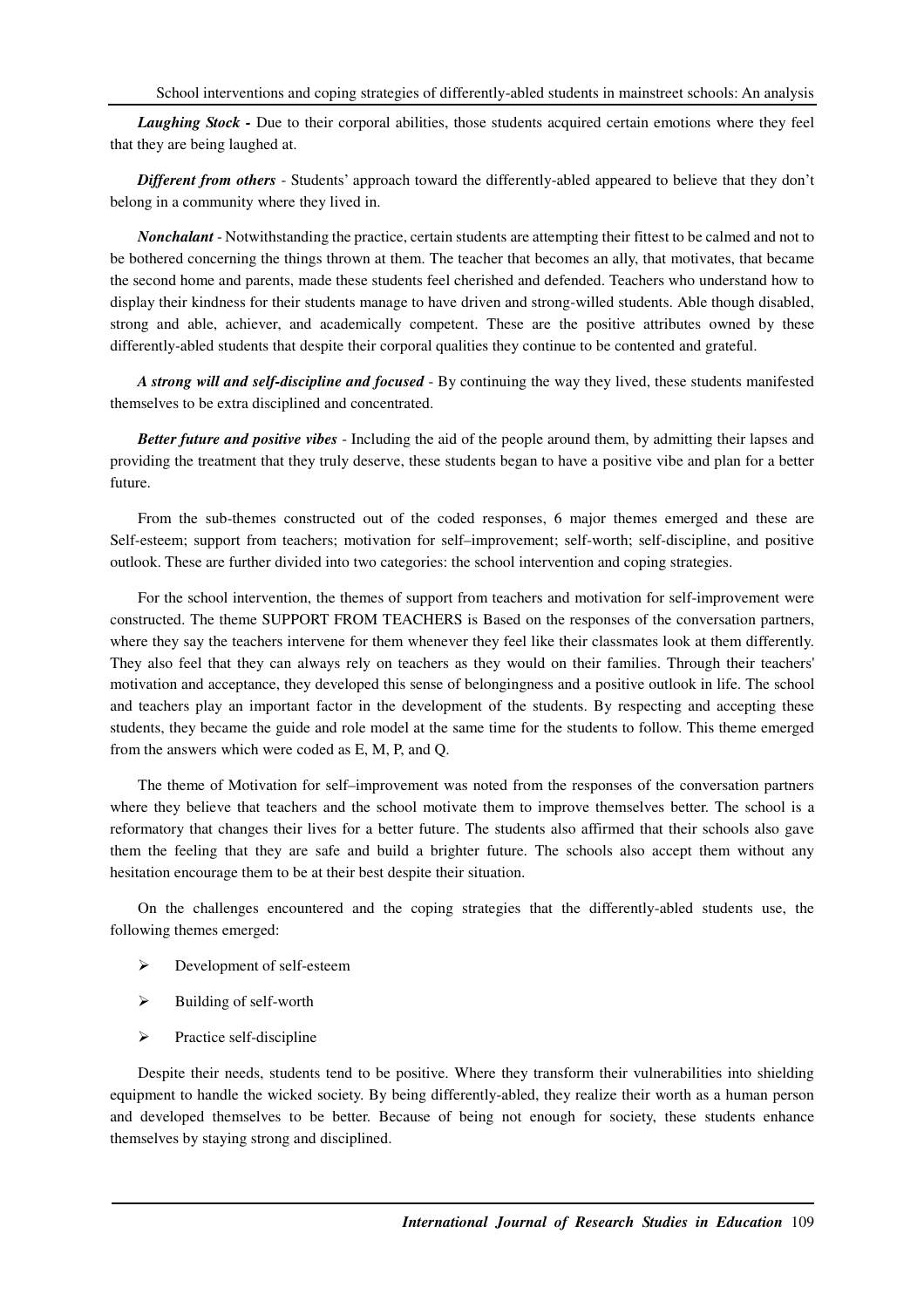## **4. Conclusion**

The respondents will learn like traditional students provided they're exposed to identical treatment. Some challenged people have sensible educational performance. Others surpass in extra-curricular activities. Respondents behave in line with however their fellow students and academics treat them within the school rooms. Some have difficulties brought by the circumstance encompassing their disabilities like addressing faculty facilities. Acknowledging their self-worth and having a positive outlook in life become their major brick mechanisms. The majority of the participants claimed that they're happy being at school as a result of they believe that learning can provide them a far better future. They claim that their academics and therefore the faculty offer them motivation to continue having an honest future. academics liaise for them once they feel deprived or browbeaten by their classmates. Differently-abled students ought to perceive the way to handle their emotions by building a positive purpose for them in terms of their personal growth and feeling. Schools ought to organize a support cluster for these students. By these, confirmatory skills like talking and sharing can be developed. This can change the scholars to feel comfy and free enough to specific their feelings.

Supporting these students to exist in a conventional nation is essential. This enables them to advance humanly since they socialize with their companions hence developing them for their coming days. The differently-abled can receive equal education with their non-disabled counterparts hence sealing the gap between the educational attainment of non-disabled and disabled children. The students are interested in normal learning activities and feel a sense of pride when they accomplish their objectives in the learning process. Also, the 'normal' children get a chance to interact with the differently-abled children and discover how to exist with them, and be considerate when a need arises instead of laughing, mocking, or fearing them. This is vital in overcoming the stain connected with being differently-abled. On the other hand, disabled children learn from 'normal' children.

*Themes developed are Self- Esteem; Self-Concept; Self-Discipline; Motivation for self-reformation, and Positive outlook.* 

*Translational Implications:* The study tacit that the differently-abled students shouldn't suffer. Schools, teachers, parents, classmates, and society ought to modify their ways of reading. Despite the negative perceptions that are being thrown at them it's stunning however they price their value as kith and kin. they have a tendency to price their future and despite their physical qualities, they still attempt for educational success. Moreover, most of them believed that education may provide them with higher lives. Raise awareness for the scholars and academics concerning their behavior which will impact the differently-abled students' well-being.

#### **5. References**

Braithwaite, D. O., & Eckstein, N. J. (2011). How people with disabilities communicatively manage assistance: helping as an instrumental support system. *Journal of Applied Communication Research, 31*(1), 1-26. https://doi.org/10.1080/00909880305374

Cramer, P. (2015). Understanding defense mechanisms. *Psychodynamic Psychiatry, 43*(4), 523-552. https://doi.org/10.1521/pdps.2015.43.4.523

Getting it Right for every Child (GIRFEC) of Scotland. (2012). Retrieved from https://wwww.gov.scot/policies/girfec

Good Therapy. (2018). Retrieved from https://www.goodtherapy.org/blog/psychpedia/coping-mechanisms

How People with Disabilities Communicatively Manage Assistance: Helping as Instrumental Social Support. Retrieved from https://doi.org/10.1080/00909880305374

Individual with Disabilities Education Act (IDEA) of USA. (2010). Retrieved from https://sites.ed.gov/idea Kaplan, D. (2011). *Definition of disability.* Retrieved from

http://www.accessiblesociety.org/topics/demographics-identity/dkaplanpaper

Mental Capacity Act of Great Britain. (2010). Retrieved from https://www.nhs.uk/social-care-and-support-guide/making-decisions-for-someone-else/mental-capacity